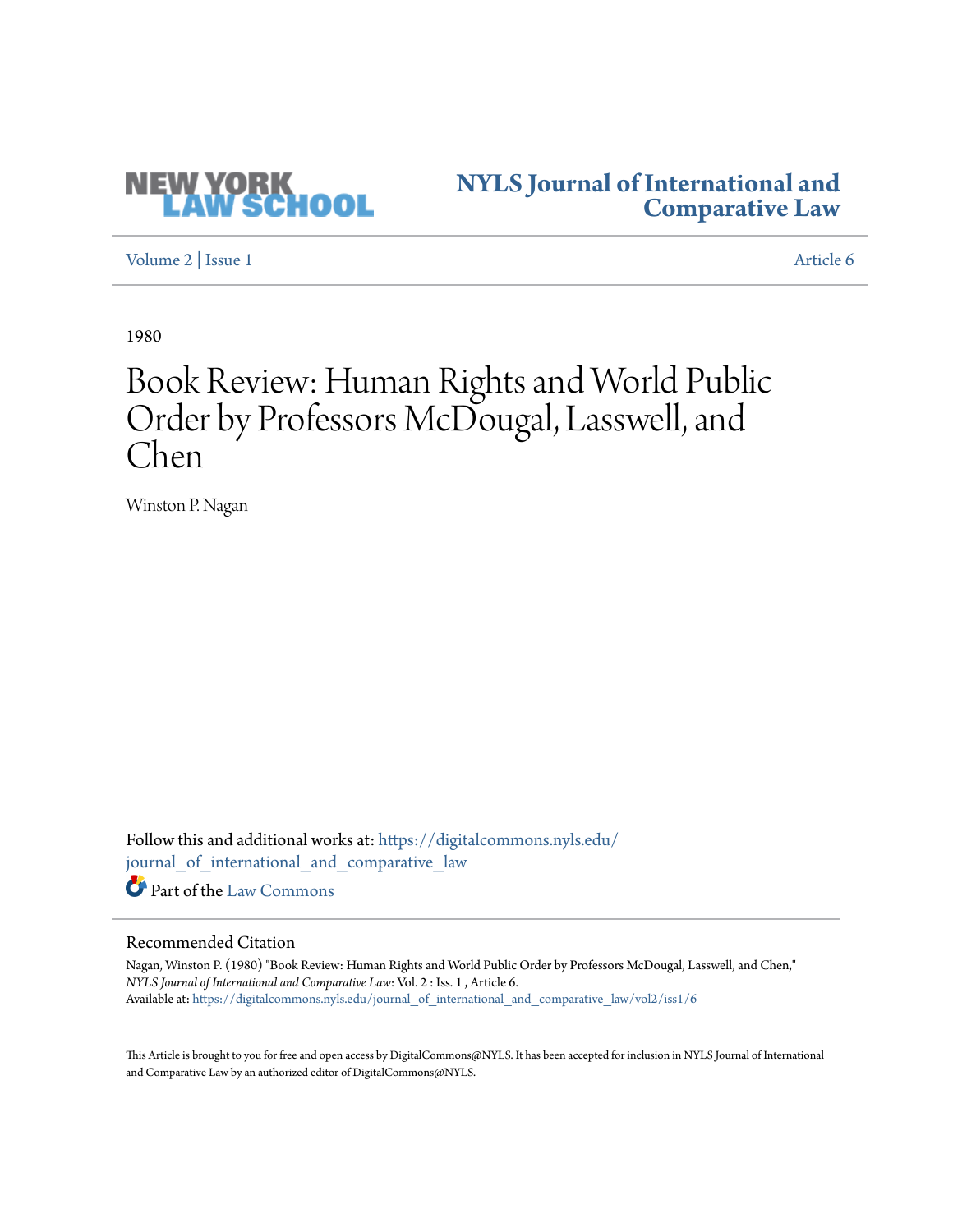### **HUMAN** RIGHTS **AND** WORLD **PUBLIC** ORDER BY PROFESSORS **MC DOUGAL, LASSWELL AND CHEN**

#### BOOK REVIEW

*by Professor Winston P. Nagan\**

**[A]** 11 men have a common humanity **...** there is a oneness in the world which binds all men together.

> Justice William **0.** Douglas, An Almanac of Liberty **3** (1954), cited in Thomas **I.** Emerson, *Justice* Douglas and *Lawyer with a Cause,* **89** Yale Law **Journal 619 (1980).**

Human rights and its role in contemporary public order evoke passionate commitment from some<sup>1</sup> and scorn from others.<sup>2</sup> The human rights literature traditionally inspires support for a higher law, and a "morality" of law associated with concepts of natural law, natural rights and natural justice. $3$  Yet to the positivist or realis

**<sup>\*</sup>** Professor of **Law,** University of Florida. B.A. (Juris), M.A., University **of** Oxford; LL.M., M.C.L., Duke University;J.S.D., Yale University.

**<sup>1. 11.</sup>** Lauterpacht, An International Bill **Of** The Rights **Of** Man (1945).

<sup>2.</sup> Professor Antony Flew in a recent piece calls the Universal Declaration of Human Rights "notorious." Flew, *What is a Right,* **13** Ga. L. Rev. **1117, 1135 (1979).** Flew also maintains that "any formulation of such claims, and any reporting of them, is bound to sound absurd." *Id.* **I** shudder to think of what he would write about the book under review!

**<sup>3.</sup> J.** Maritain, The Rights of Man and Natural Law **(D.** Anson trans. 1943).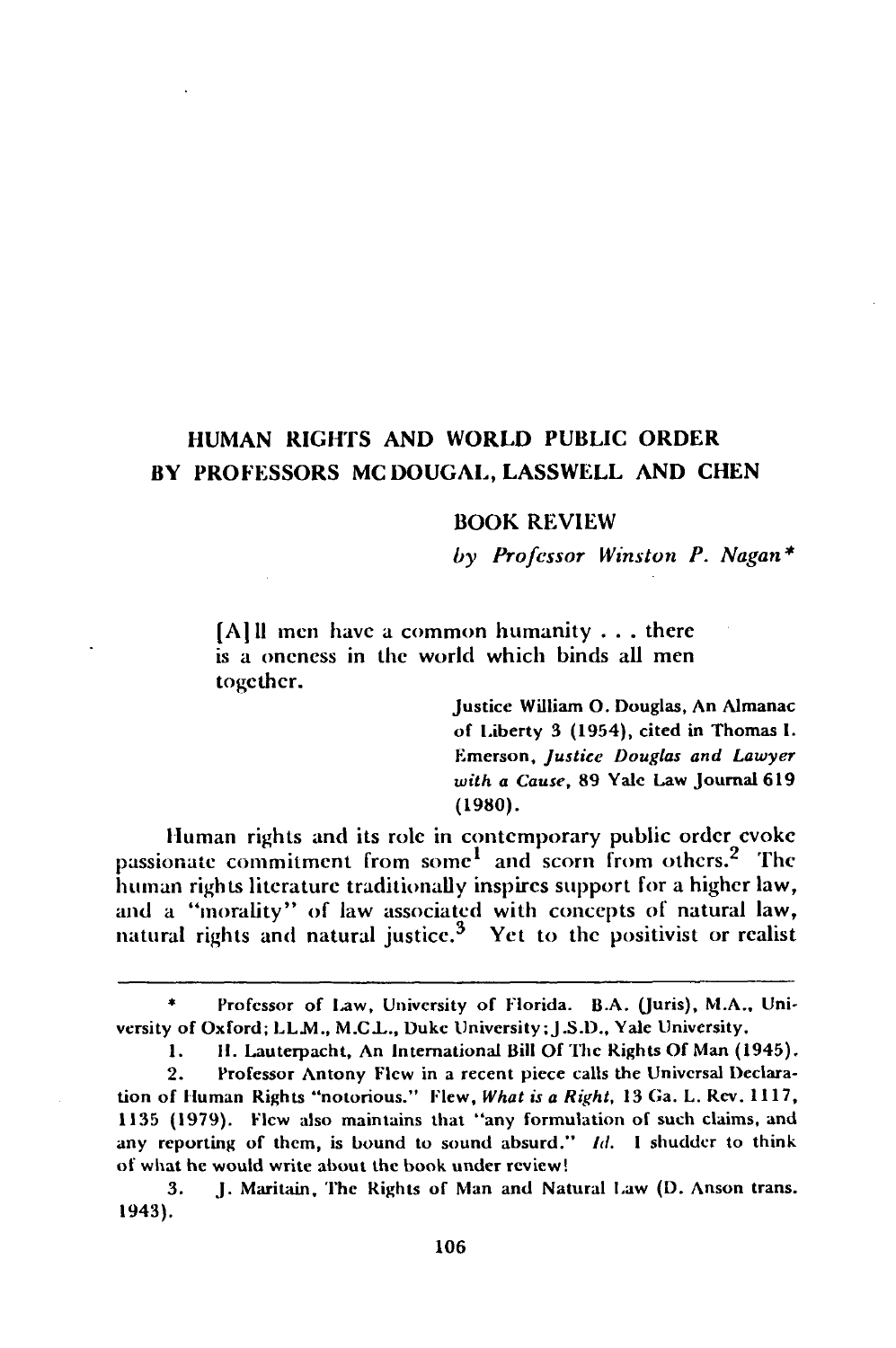it may stand accused of being nothing more than "nonsense on stilts.<sup>54</sup> To its detractors, human rights are often thought to be unrealistic, without content, vacuous and even, in some circles, dangerous.<sup>5</sup> Yet we find that the parade of global horror stories impels us to the view that human rights can and should be important, whatever its practical and theoretical flaws. Reality is unpleasant: we are told that terror squads kill **15,000** in Guatemala; that there are 10,000 political prisoners in the Soviet Union; that under the Amin regime in Uganda there were some **50,000** summary executions.6 **If** the reality of practical deprivations were not enough, the articulation of human rights on ideological lines<sup>7</sup> has further muddied the utility of the human rights perspective.

Are human rights culture-bound? Are human rights a Western invention, based on Lockean concepts of individuality and right, whose impact is to institutionalize class divisions both nationally and globally? Or, are human rights only to be seen through the collectivist vision-a vision embraced **by** the socialist bloc and now affirmed **by** Third World theorists as well? <sup>8</sup>

To add to these complexities, it is claimed **by** some that the use of human rights as an instrument of foreign policy simply broadens the ideological cleavages between the rich industrial West and the Socialist and nonaligned countries.<sup>9</sup> Worse still is the view that the human rights focus of American foreign policy $10$  is a threat

**7.** *See* Farer, *On a Collision Course: The American Campaign for Human Rights and the Antiradical Bias in the Third World,* in Kommers **&** Loescher, *supra* note **6** at **265.**

**8.** Shipler, *Pravda Cautions U.S. on Rights Criticism,* N.Y. Times, March 14, **1977,** at **Al,** col. **5.** *See also* Reddaway, *The Theory and Practice of Human Rights in the Soviet Union,* in Kommers **&** Loescher, *supra* note **6** at **115;** Zvobgo, *A Third World View,* in Kommers **&** Loescher, *supra* note **6** at **90.**

**9.** Shipler, *Pravda Cautions U.S. on Rights Criticism,* N.Y. Times, March 14, **1977,** at **A1,** col. **5.**

**10.** On human rights in Americai foreign policy *see* President Carter's

<sup>4.</sup> **J.** Bentham, **The** Works of Jeremy Bentham **501** (1843).

**<sup>5.</sup>** *See* Hoffmann, *The Hell of Good Intentions,* **29** Foreign Policy **3, 7-9 (1977);** Kissinger, *Continuity and Change in American Foreign Policy,* **15** Society **97,** 102 **(1977);** Evans **&** Novak, *Human Rights Zeal That Costs US jobs,* Washington Post, Sept. **18, 1978,** at **23,** col. **1;** Regan, *Argentina's Views on Human Rights,* The Miami News, Oct. **20, 1978,** at **13,** col. **1.**

**<sup>6.</sup>** Robertson, *Human Rights: A Global Assessment,* in Human Rights and American Foreign Policy **9 (D.** Kommers **& G.** Loescher eds. **1979)** (hereinafter cited as Kommers **&** Loescher].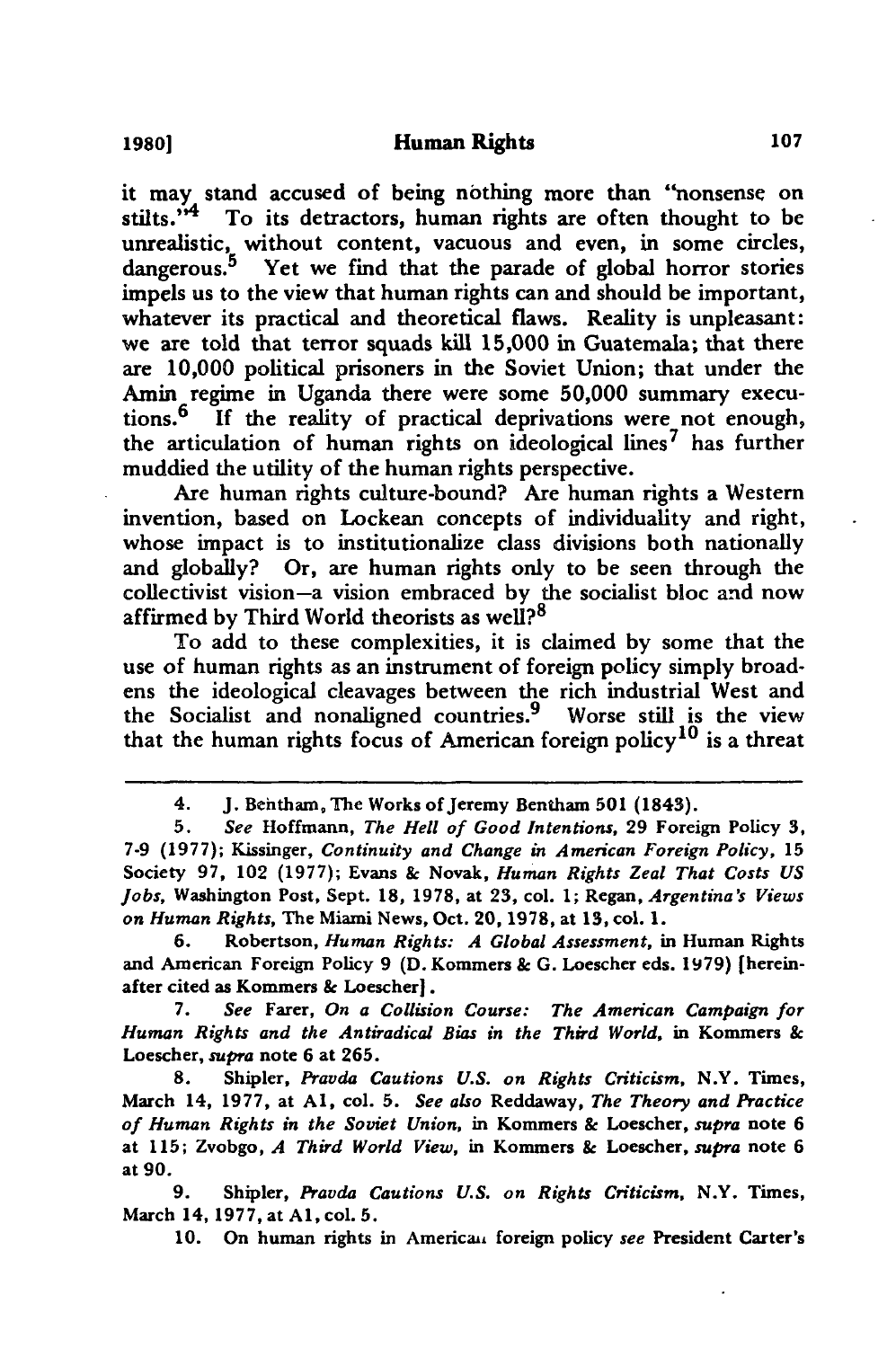to world peace. The specific reason supporting this conclusion is that the deposition of the Shah could not have occurred without United States acquiescence. It is claimed that American "approval" of his departure was conditioned **by** our concern for his deplorable record of human rights violations. The departure of the Shah, it is further claimed, increased the instability of the Persian Gulf, inviting military adventurism and endangering world peace.<sup>11</sup>

In this context of practical urgency, theoretical confusion, and ideological hostility (at home and abroad), Professors McDougal, Chen, and the late Professor Lasswell have rethought the entire conception of human rights, its theoretical foundations, its methodological concerns, and its practical relevance to international<br>law and world order.<sup>12</sup>

The publication of a new book **by** the New Haven School is always a significant event in international law. Previous works have ranged widely, characterized always **by** problems that are controversial and of contemporary relevance in the theory and practice of international law. These areas have included jurisprudential controversies about the nature of international law, the relationship of law and power, the management of violence and international security and the control and regulation of resources.

The present book, published almost eleven years after the authors' suggestive piece, *Human Rights and World Public Order: A Framework for Policy-Oriented Inquiry,13* is a substantial book, both in volume (958 pages) and in content. It is literally packed with ideas and insights about the nature of law, justice and international order. Indeed, some of the individual chapters are so "meaty" that they could have been separately published in book

**11.** The specific reference is to a statement made **by** Governor Reagan on **C.B.S.** News Thursday, Sept. **25, 1980.** The failure of the Nixon administration on the human rights front is well-documented elsewhere. *See* Cohen, *Human Rights Decision-Making in the Executive Branch: Some Proposals for a Coordinated Strategy,* in Kommers **&** Loescher, *supra* note **6** at **226.**

12. M. McDougal, H. Lasswell **&** L. Chen, Human Rights and World Public Order **(1980)** [hereinafter cited as McDougall.

inaugural address, N.Y. Times, Jan. 21, **1977,** at **Bl,** col. **1.** *See also* President's Commencement Address at the University of Notre Dame, May 22, **1977, 39** Review of Politics 291 **(1977).** *See also* House Subcomm. on Intl Organizations **&** Movements of the Comm. on Foreign Affairs, 93rd. Cong., **2d** Sess., Human Rights in the World Community: A Call for **U.S.** Leadership (1974); Vance, *Human Rights and Foreign Policy,* Dep't State Bull. No. **505** at **76 (1977).**

<sup>13. 63</sup> Am. J. Int<sup>7</sup> L. 236 (1969).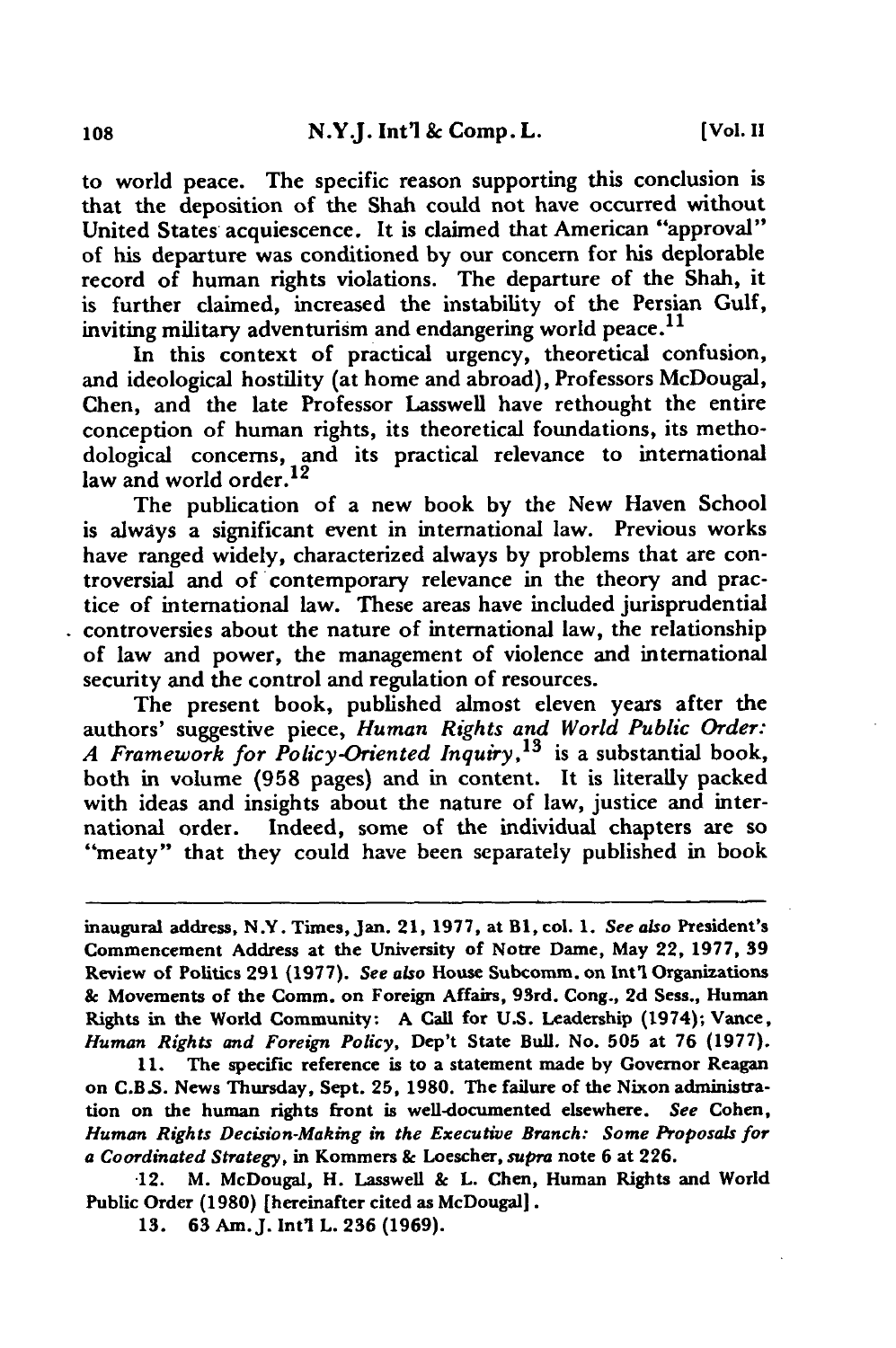form. It is the reviewer's understanding that the original enterprise envisioned multiple volumes. Professor Lasswell's untimely illness and death restricted the scope of the enterprise. Executing the project in these circumstances must have been emotionally and technically difficult. The outcome however is a tightly organized volume rich in understanding and insight.

*Human Rights and World Public Order* is certainly not an easy book. It took years of mature reflection and sustained intellectual effort to write. The authors bring considerable learning and authority to bear on the central ideas of law, power and justice. It requires a substantial intellectual effort to read. The trip, indeed the odyssey, is a rewarding and recommended experience.

Analytical philosophers and lawyers have sought to narrow the scope of human rights severely **by** focusing analysis on the criterion of universality.<sup>14</sup> To the extent that there are few, if any, "rights" that hold for all situations, there can correspondingly be few, if any, human rights in "existence." For example, when the Universal Declaration of Human Rights (i.e., its specific provisions) lends itself to either qualifications and exceptions, it cannot claim the imprimatur of being truly universal and therefore there cannot be "human rights" in any absolutist or universal sense.<sup>15</sup> This position is ubiquitous in the philosophic literature on human rights, and remains problematic. Essentially, the perspective works on a particular conception of what rights in general are, and a mode of analysis by which rights are "derived."<sup>16</sup> From an analysis of what rights are, emerge answers to further questions such as: what human rights are, what relationship exists between human rights and moral rights and between human rights and legal rights.<sup>17</sup>

<sup>14.</sup> For an excellent discussion of the philosophical problems of universalisability, *see Hare, Universalisability,* in Essays on the Moral Concepts **13-28 (1972).**

**<sup>15.</sup>** M. Cranston, What Are Human Rights? **(1962).**

**<sup>16.</sup>** *Id. See also* Flew, *supra* note 2.

**<sup>17.</sup>** Positivists objectify law **by** isolating a criterion of validity. **A** rule of law is a rule of law if it can be logically deduced from such a criterion. The criterion itself is usually deemed to be meta-legal. *Cf.* Kelsen, General Theory of Law and State (1945). Moral rights, on the other hand, are not established **by** a validating criterion, but are 'Justified." In the positivist lexicon, the Declaration of Human Rights is not law, but something in the nature of positive morality. Once consigned to the **realm** of moral discourse, its lack of absolute universality throws doubt on its intrinsic moral value. Technically the problem of how A can conving  $B$  that A has a moral right is to show that A's moral right is objective. This means that without a criterion of formal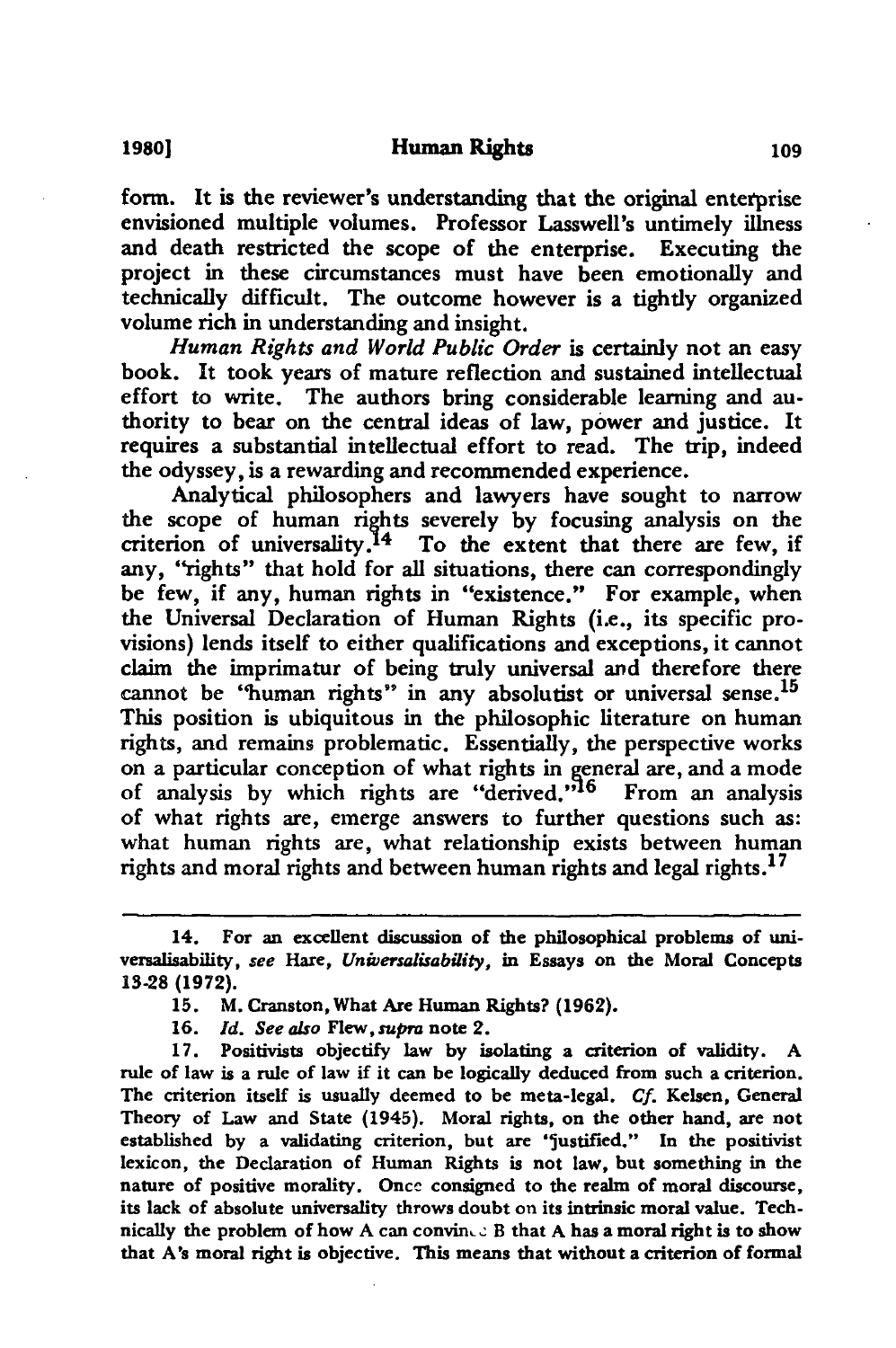Legal realists realized that an excessively dichotomous approach to law and social science tended to obscure rather than facilitate inquiry and the accretion of knowledge for practical decision- $\text{making.}$  McDougal<sup>18</sup> in particular drew attention to the complementarity of the mental devices of "law" (rules, principles, standards, doctrine). Modem analytical theory has remained impervious to these criticisms. For example, Professor Flew, in a recent piece, tells us that the first conceptual "truth" about rights is that they are "entitlements and must possess some kind of objectivity."<sup>19</sup> Apart from the objective-subjective dichotomy, the problem of circularity is obvious: a right is an entitlement is a right is an....

The authors of the book under review noted the intellectual confusion (ambiguity, circularity, astigmatism) when they wrote:

> Even the very concept of human rights itself does not escape . .. highly technical normative ambiguous **...** concepts which purport to make simultaneous reference to varying factual contexts, to claims made to authority, and to responses by authoritative decision-makers. <sup>20</sup>

I would suggest that the theory of rights one adopts has vast implications for the adequacy of the forms of inquiry about law and human rights. I suspect that a more detailed analysis of how the authors' conception of rights transcends existent paradigms<sup>21</sup>

**18.** McDougal, *The Ethics of Applying Systems of Authority: The Balanced Opposites of a Legal System,* in The Ethics of Power 221 (H. Lasswell **&** H. Cleveland eds. **1962).**

**19.** Flew, *supra* note 2 at **1125.** Flew also concedes that a theory of rights must have a factual reference. Rights, he says, must also be "grounded in some fact or facts of their bearers."

20. McDougal, supra note 12.

21. The relevant discussion is on **pp. 63-71** and **73-79.** Here the authors attack the model of rules and its traditional mode of exposition-logical syntactic derivation. The **key** citation in this discussion **(190)** cites back to note **171,** which note tells us that just about everyone writing in the human rights area

validity as in law, one has to justify the existence of the right with reasons that are intrinsic to the self **(A).**

The nature of morality in the philosophic sense is **highly** controversial as are the criteria **by** which moral rights are derived. For example, Kant derived his conception of moral rights from reason; Kierkegaard from religion; Nietzche from power; Mill from utility; Marx from economic class or history. *See* Gewirth, *The Basis* and Content *of Human Rights,* 12 Ga. L. Rev. **1113,** 1114 **(1979).**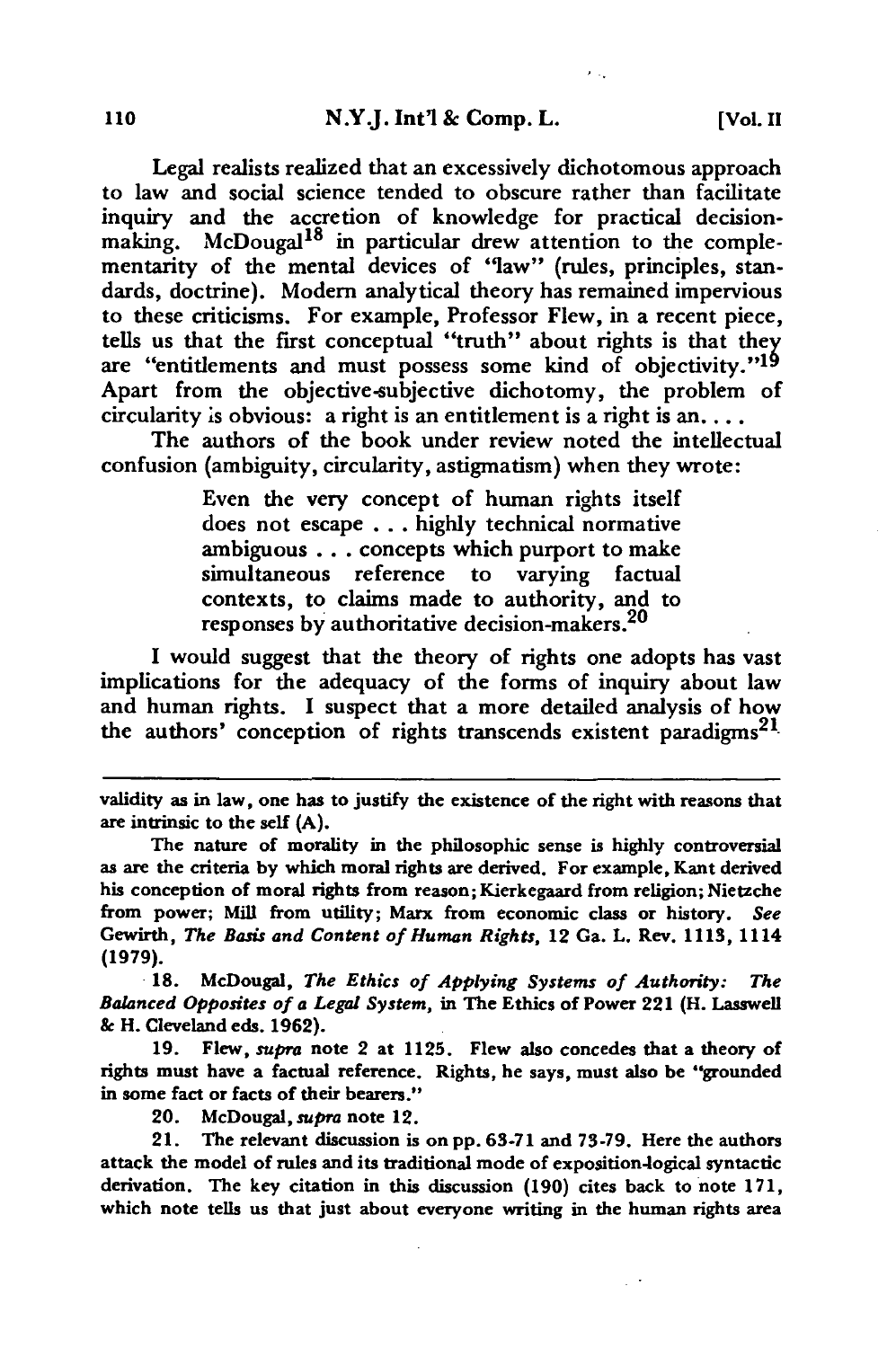of legal and philosophical thought would have been immensely helpful in more adequately understanding what the authors call past confusions,<sup>22</sup> and would perhaps make for a fairer and more serious

uses logical syntactical derivation. **If** this is right, then the importance of the **"mode** of exposition" to our appreciation of the nature of human rights and how we perceive them is obvious. To the extent that configurative analysis transcends either the metaphysics of dialectical materialism or the astigmatism of reality shrinking syntactical logical derivation, it presents an alternative paradigm that perhaps requires fuller exposition. The late Professor Lasswell firmly believed that a "totally different technique of thinking" was needed, if the social sciences were to **be** relevant to human purposes. H. Lasswell, Psychopathology and Politics **S1 (1930).** And the problem of a relevant social science was how to connect "actualities" to emergent "potentialities" was in the first instance to be resolved **by** the imaginative orientation of the self as observer.

22. The conceptual underpinnings of the policy sciences are rooted mainly, though not exclusively, in the pragmatic tradition (other influences include Bentham, Freud, Marx, Whitehead, Merriam and others). **I** suspect that one of the innovations as well as one of the difficulties with philosophical pragmatism was the effort to collapse the distinction between the world of conceptualism and the world of phenomena in the cause of instrumentalism. Instrumentalism essentially meant practical judgment based on practical action. Pragmatism works on the assumption that knowledge for the sake of knowledge is so often abstracted from the needs of social process that a legitimate philosophic function reposes in the idea of knowledge for human purposes. **If** this is cecepted, theoretical inquiry is more fruitfully directed to collapsing the dualism between the conceptual and normative on the one hand, and the world of "events" on the other. One objective here is that the certitude of moral and conceptual discourse should be conditioned **by** the insecurity and perhaps impermanence of experience. What makes this idea so theoretically subversive is that the domain of thinking becomes open to the possible creation of alternate symbologies and alternate myths. Such a perspective would test the central myths and ideologies of a society and open them to reformulation and change. To the extent that a prevailing myth system sustains differential value allocations, change threatens the guardians of the myth and those who benefit from it. **The** philosophical problem created **by** this issue is often formulated in terms of the rationality which is presumed to repose in the domain of the world of concepts and the problem of deriving values from the world of **cause** and effect.

Modern philosophers find it unhelpful to "confuse" statements that are conceptual (or normative) with statements of fact, because the truth of a con. cept or norm can only **be** derived from logic, not the empirical world, whereas the validation of an empirical statement lies in the world of cause and effect. From the modern philosophical perspective statements that confuse norms and facts are "nonsense" statements which do not communicate either knowledge or meaning in an acceptable philosophical **sense.** It should be noted,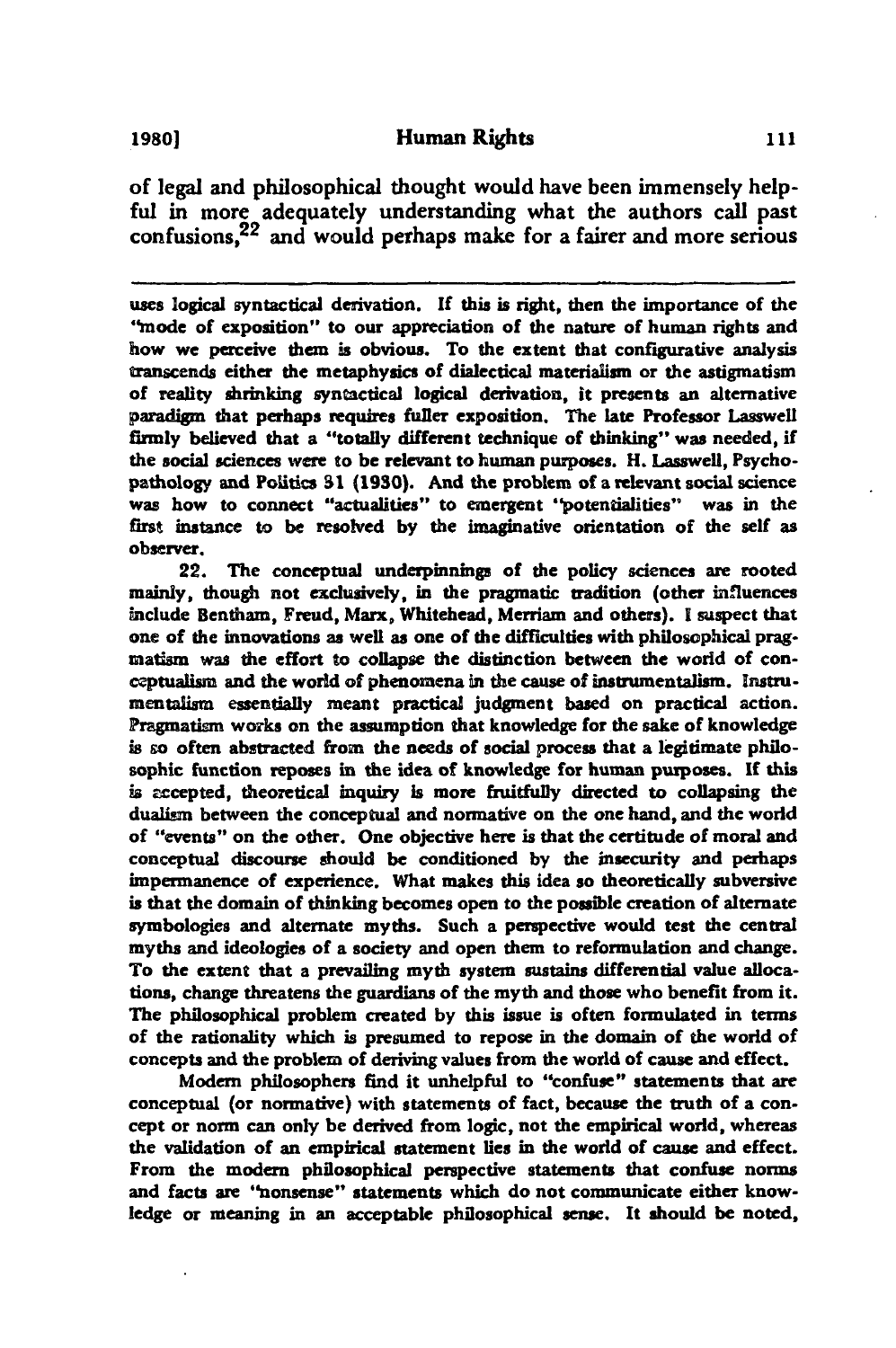assessment of their own contribution.

It appears to this reviewer that *Human Rights and World Public Order* looks at the concept of a right as an outcome of the myth-system of a political and legal culture. A fuller appreciation

however, that the pragmatist is not asking the ultimate question of knowledge or meaning: he is concerned with practical knowledge and practical **meaning** located phenomenally in actual space and time. This does not obviate the larger question about knowledge and meaning-and the various forms that philosophic inquiry has assumed in elucidating these notions. It becomes more problematic when **this** philosophic task presumes to deny the capacity of man to make practical judgments because we cannot know-at this timewhat absolute knowledge and meaning encompass. Lasswell himself gave careful thought to establishing a philosophically justifiable predicate for practical judgment-for practical decision-making. *See Lasswell, Clarifying Value Judgment: Principles of Content and Procedure,* in **1** Inquiry **87 (1958).** Lasswell preferred the phrase "practical rationality." *Id.* **Key** insights in **this** article were inspired **by** John Dewey. *See* Dewey, Reconstruction in Philosophy **(1957)** especially the introductory section (v-xli). Dewey believed that we could develop concepts and normative values in instrumental terms; in terms that were not so transcendent as to be unrelated to human affairs. He talks of the notion of "relational universality." *Id.* Dewey of course was demanding a philosophy that would weave together theory and practice. In the McDougal-Lasswell system the influence of Dewey's philosophy is striking: social process is for example defined in terms of relative universality viz., "the totality of value processes for all values important in society." *See* Lasswell **&** Kaplan, Power and Society **71 (1950).** Policy is seen in terms of the nexus between theory and practice: "Policy is a projected program of goal values and practices." *Id.* And the mode of thinking required for this enterprise is "configurative" requiring standpoints that are both "manipulative" and contemplative-the essential prerequisites of configurative analysis.

Most practical lawyers know that the relationship between concept and fact has been a major practical problem for any pleader schooled under the code system of pleadings. Code pleaders were familiar with the pitfalls of pleading either conclusions of law (conceptual) or evidentiary facts (factual) which were bad, and finding the golden mean--symbolized **by** the term "ultimate fact" which was good. The operational significance of the latter often was a matter of practical reason. To say, for example, that **A** did "assault" and "batter" Y makes simultaneous reference to factual as well as formal conditions. McDougal has called this the problem of normative ambiguity for which there is no formal solution.

It may **be** finally noted that Hare himself admits that the "whole prob. lem of the relationship between the prescriptive and the descriptive elements in the meaning of moral judgments continues to tax ethical thinkers." *See* Hare, *supra* note 14 at 54. *See also* his essay on "Descriptivism," *supra* note 14 at **55-75.**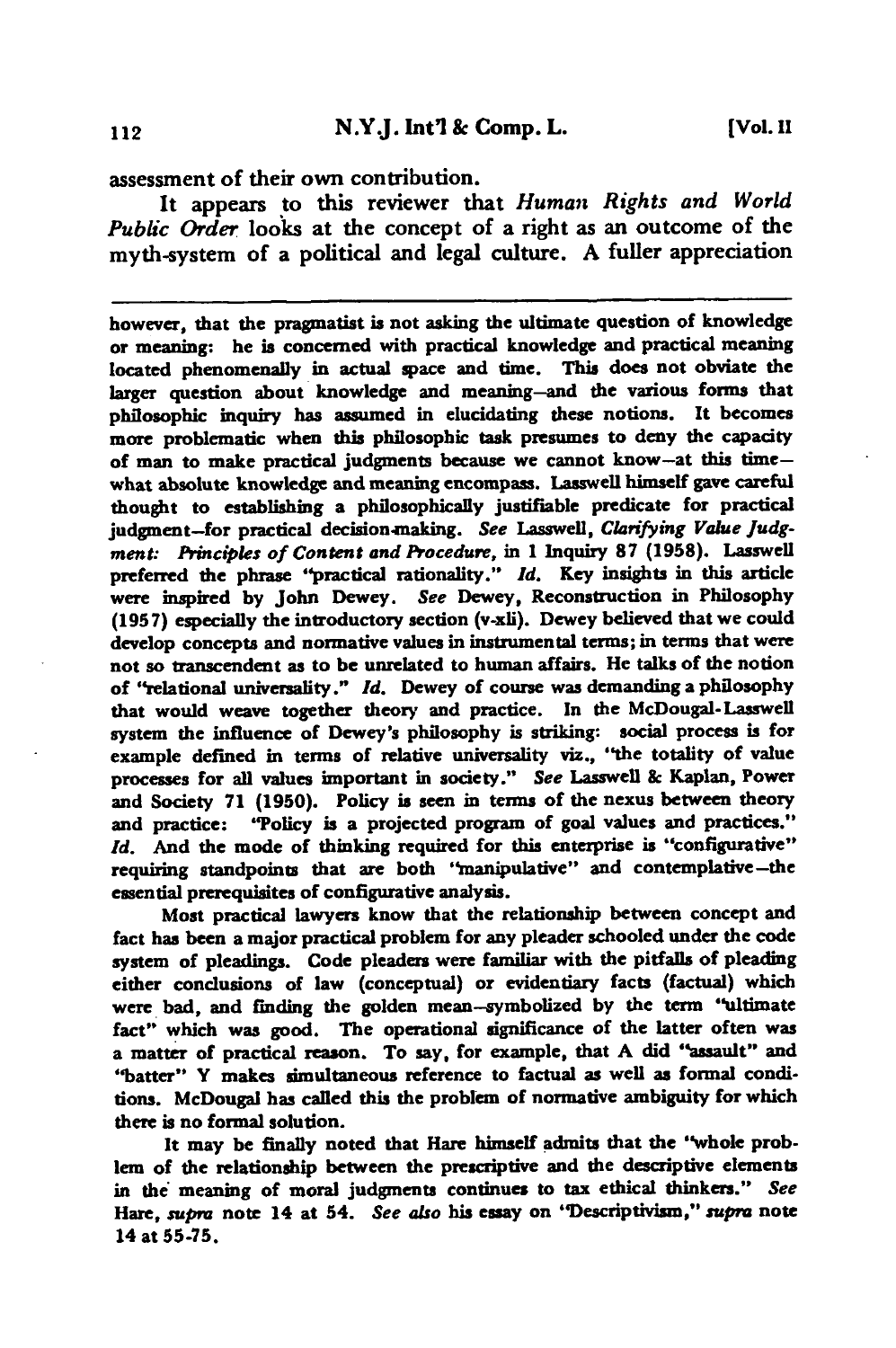of the concept of myth provides a clearer perception of "what rights are." $^{23}$  To the extent, therefore, that myth is a creature of the To the extent, therefore, that myth is a creature of the shared perspectives of a community through time, it is an outcome of the shared subjectivities of that community. The roots of myth are therefore an outcome of **the** shared perspectives of a community. **If** myth is an outcome of shared subjectivities and rights are an outcome of myth, then expectations codified in the notion of "right" or "entitlement" are themselves an outcome of shared subjectivities. Rights are a function of human experience; indeed, they are a consequence and a condition of human experience. When we regard rights as having an objective existence, we effectually assume that rights are "something" independent of human experience and human perspective.<sup>24</sup>

The consequence of such a view is to underwrite a set of expectations which codify certain types of entitlement (right) as an objective datum without regard to the social processes that spawned them. It obfuscates the essential point that human experience has given us diverse systems of public order with various myths, ideologies and entitlements. It is perhaps natural that in seeking to preserve a particular myth-system, theorists might seek to objectify its existence. But to do so is in practical effect to support one form of entitlement rather than another. It begs the question of what a preferred form of entitlements should be because *inter alia* the premise of such a position contains its own conclusion. The salience of the restrictive view of human rights is that it purports to objectify a drastically limited expectation of the conditions of human deprivation; of rising common demands, and the realistic potentials for actualizing as just and humane a social order as men and women can reasonably postulate.

The nature of human rights as conceived in *Human Rights and IVorld Public Order* is to see human rights in symbolic terms, and to see this symbolic significance in world society within the

**<sup>23.</sup>** A myth may be broadly defined as a pattern of symbols in a given culture. **Key** myths are the fundamental assumptions behind a "whole body of beliefs." McDougal, *supra* note 12 at **117** citing A. Dicey, Law and Public Opinion 20 **(1926).** Ideology is the political myth functioning to preserve the social structure. McDougal, supra note 12 at **123.** For the analysis of symbols *see* Lasswell & Kaplan, Power and Society 103-141 **(1950).** In its most general significance a symbol is whatever has "meaning or significance in any sense." *Id.* at 10. Probably the most important symbols are linguistic ones. *Id.*

<sup>24.</sup> *Sec* Dilard, The *Policy Oriented Approach to Law,* 40 Va. **Q.** Rev. 626,629 (1964), cited also in McDougal,supra note 12 at 74 n. **188.**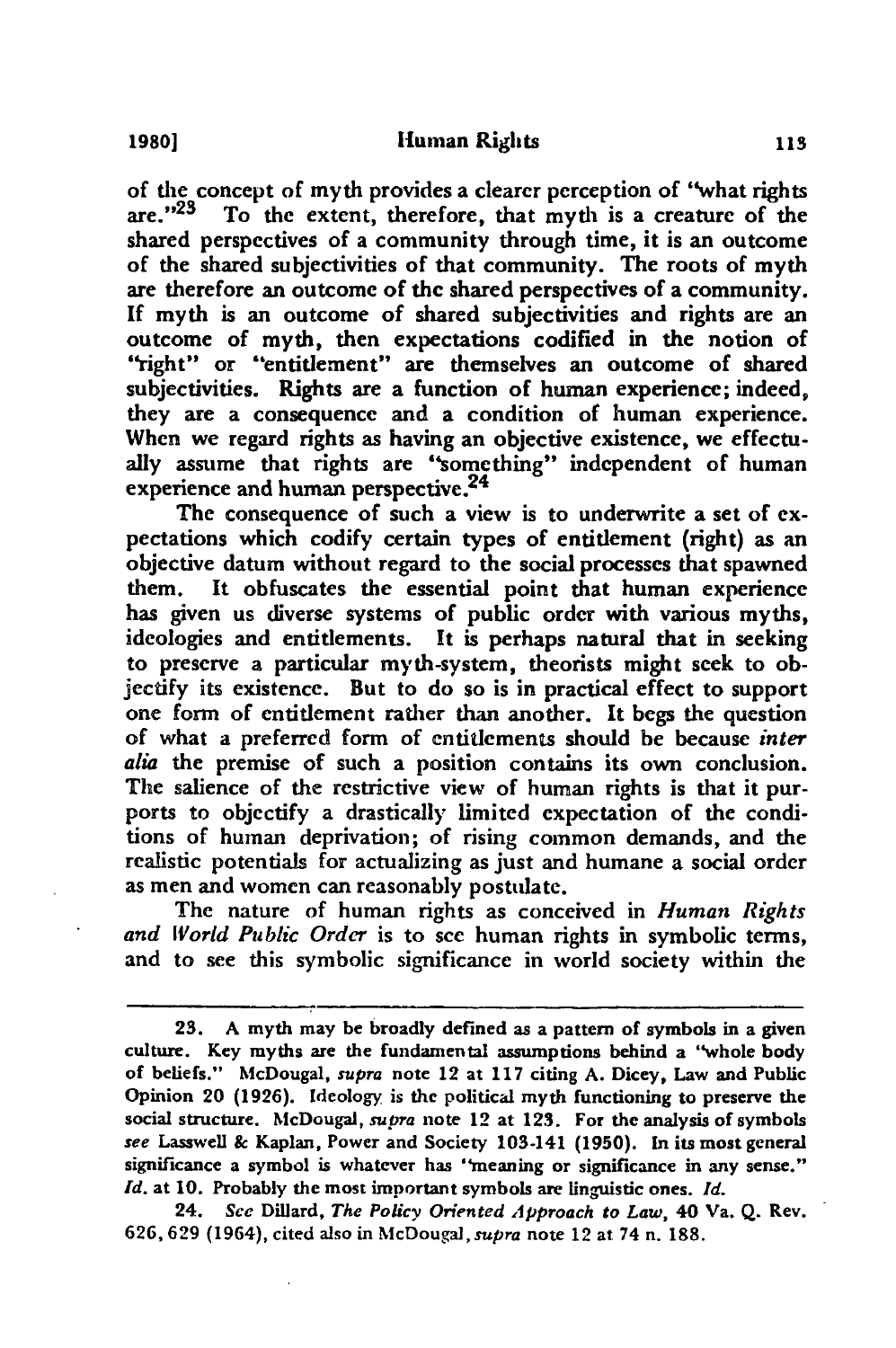framework of contending myth systems. The principal task then of the myth or ideology of human rights, if it is to have a relevant place in global public order, is to give it content drawn from the human experience and a framework for practical application in the social process. The book shows that human rights may serve as an instrumental symbology in the transformation of social, political and economic practices in ways that promote the common interest in the establishment of international justice for all.

The perspective about human rights developed in this book breaks radically with the past. It is in large measure a response to a challenge issued **by** Professor Moskowitz twelve years ago when he said:

> **[I]** nternational human rights is still waiting for its theoretician to systematize the thoughts and speculations on the subject and to define its desirable goals. Intelligent truisms do not necessarily add up to a theory. No one has yet arisen to draw together into a positive synthesis the facts and fancies which emerge daily from events of bewildering complexity and to carry on an authentic debate. International concern with human rights is very much a theme begging for a writer. And the scholar has not yet appeared to redress the distortions through a calm and systematic application of facts, to ground abstractions in the specific, and to define the limits of discourse. In the absence of a definite body of doctrine, as well as of deeply rooted convictions, international human rights have been dealt with on the basis of the shifts and vagaries of daily affairs and the evocations of daily events. There is a great need for technical resources and ability to channel the facts to greater effect. Human rights are a matter of international concern in an untrodden area of systematic research. But still a greater need is for superlative virtuosity to deal with international human rights in their multiple dimensions.<sup>25</sup>

**<sup>25.</sup>** Moskowitz, The **Politics** and Dynamics of **Human Rights 98-99 (1968).**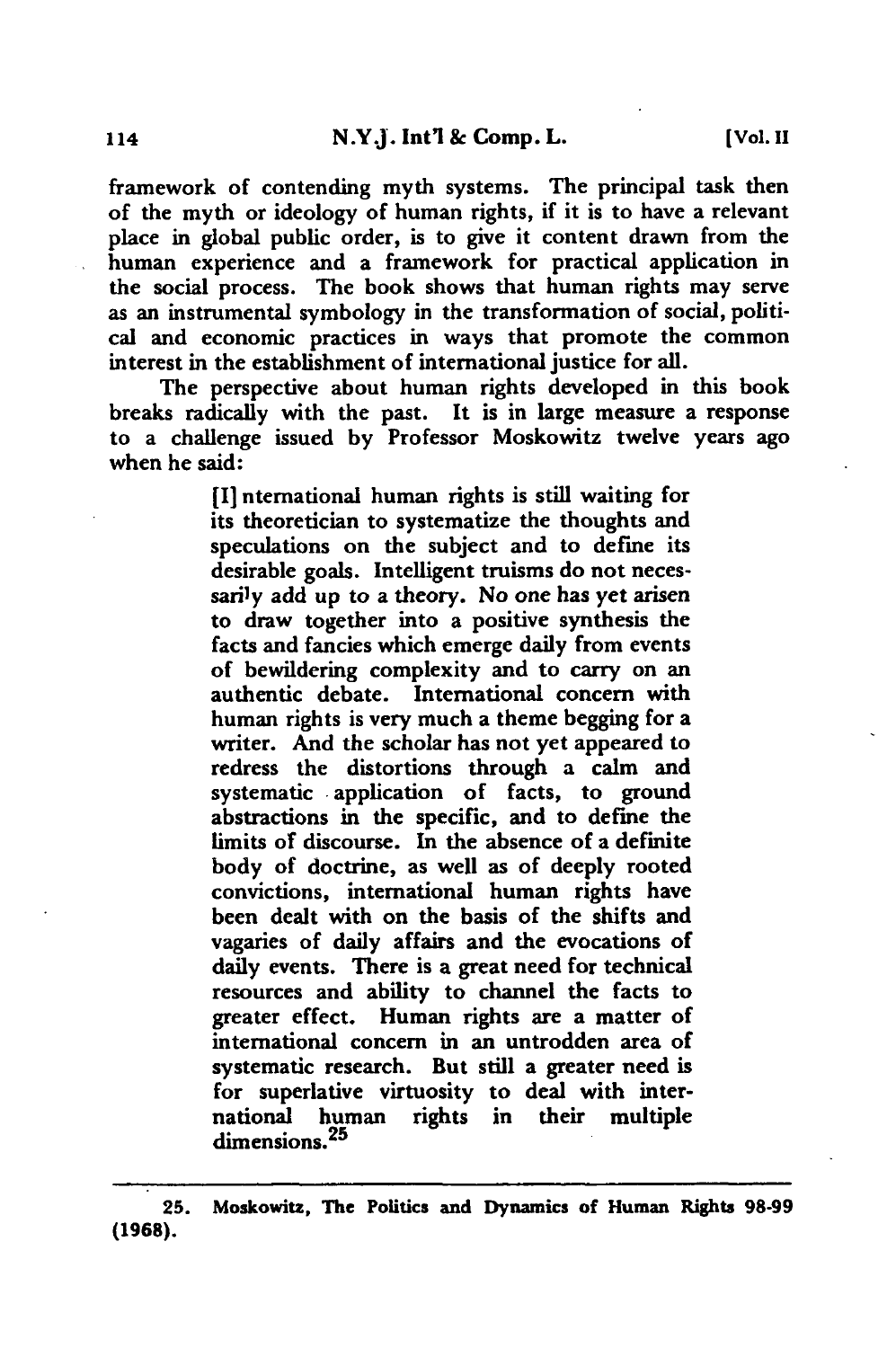To meet this formidable challenge the authors structure the book around the clarification of policies for a conception of human rights in its most comprehensive sense. Technically, the authors reject not only as inadequate past formulations from a juridical perspective, but also reject the modes of analysis **by** which past theorists have sought to "objectify" moral and legal rights. In its place they present their configurative approach to human rights and international law. This is presented with such disarming simplicity (contextuality, problem-orientation, multiple methodologies) that one is apt to forget that what is presupposed here is a new pardigm of thinking for law, society, and social philosophy. <sup>26</sup>

Now the whole world of "causation" is implicated in any event, and the whole number of significant mechanisms which may be discerned in the 'mind at the moment" is infinite. So our hypothetical volume might conclude **by** accepting the assumption that some events can be brought about my more than chance frequency, subject to the reservation that experimental confirmation is never reliable as to the future. *The critical configurations may never "reappear"* We commonly say that the probability of an event's future repetition is greater if it has been oft repeated in the past. **But** *there is no means of demonstrating that the* future *contains analogous* configurations to the *elapsed.* The probability of the future repetition of an event is "no probability." **If** events appear to be predictable, this is so because our knowledge of contingencies is limited, and our sequences of similar configurations may still be treated as special instances of "no sequence." The stable is a special case of the unstable, to put the ultimate paradox.

H. Lasswell, Psychopathology and Politics **260 (1930).** (Italics added.)

Now it is impossible to abolish uncertainty **by** the refinement of retrospective observations, **by** the accumulation of historical detail, **by** the application of precision methods to elapsed events; the crucial test

**<sup>26.</sup>** The theoretical basis of the configurative approach to international law is also illustrated in McDougal, Lasswell **&** Reisman, *Theories About International Law: Prologue to a Configurative Jurisprudence,* **8** Va. **J.** Int'l Law **188, 196-98 (1968).** The major characteristics are its emphasis on contextuality, its problem-orientation; its integration of multiple methodologies across disciplinary lines. The development of the configurative mode of analysis may be seen from the following excerpts of Professor Lasswell's writings: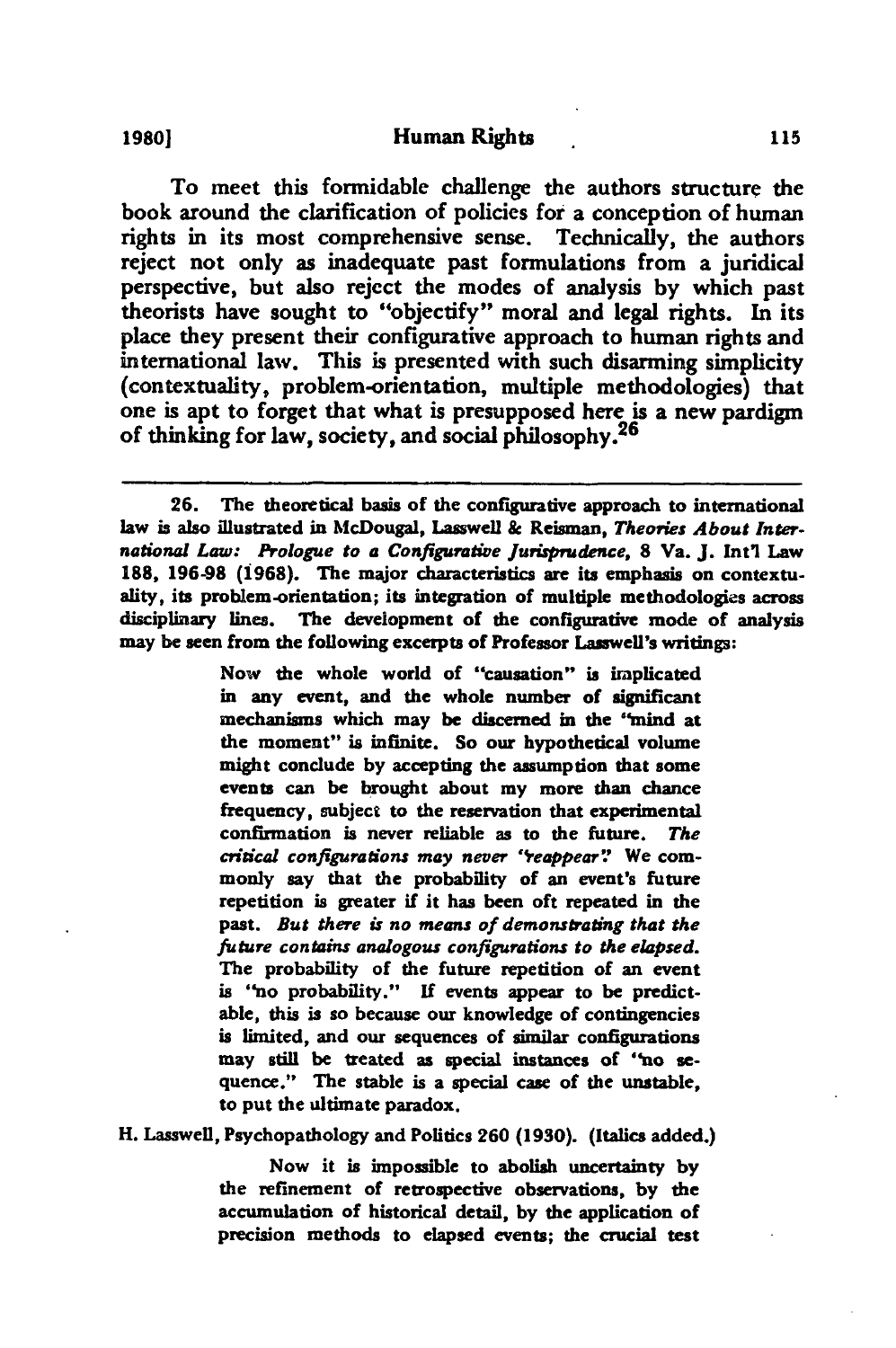**[Vol. II**

The book is divided into four parts. Part **I** delineates the human rights problem in contemporary terms. The notion of a "problem" in this scheme is essentially the gulf-as perceived **by** a disengaged observer-between what people in fact want and what they in fact get. In the human rights context this means the difference between meeting expectations (common demands) and the actualities of deprivation and nonfulfillment. The authors set out the key conditions affecting human rights deprivations as developed in their comprehensive scheme. 27 In a **highly** technical analysis the authors

> of adequate analysis is nothing less than the future verification of the insight into the nature of the master configuration against which details are constructed. Each specific interpretation is subject to redefinition as the structural potentialities of the future become actualized in the past and present of participant observers. The analyst moves between the contemplation of detail and of configuration, knowing that the soundness of the result is an act of creative orientation rather than of automatic projection. The search for precision in the routines of the past must be constantly chastened and given relevance and direction **by** reference to the task of self-orientation which is the goal of analysis.

H. Lasswell, World Politics and Personal Insecurity **17 (1935).**

**Any** problem-solving approach to human affairs poses five intellectual tasks, which we designate **by** five terms familiar to political scientists-goal, trend, conditions, projection, and alternative. The first question, relating to goal, raises the traditional problem of clarifying the legitimate aims of a body politic. After goals are provisionally clarified, the historical question arises. In the broadest context, the principal issue is whether the trend of events in America or throughout the world community has been toward or away from the realization of preferred events. The next question goes beyond the simple inventories of change and asks which factors condition one another and determine history. When trend and factor knowledge is at hand, it is possible to project the course of future developments on the preliminary assumption that we do not ourselves influence the future. Finally, what policy alternatives promise to bring all preferred goals to optimal fulfillment?

H. Lasswell, The Future of Political Science 1-2 **(1963).**

**27.** The Law Science and Policy value scheme (power, wealth, respect,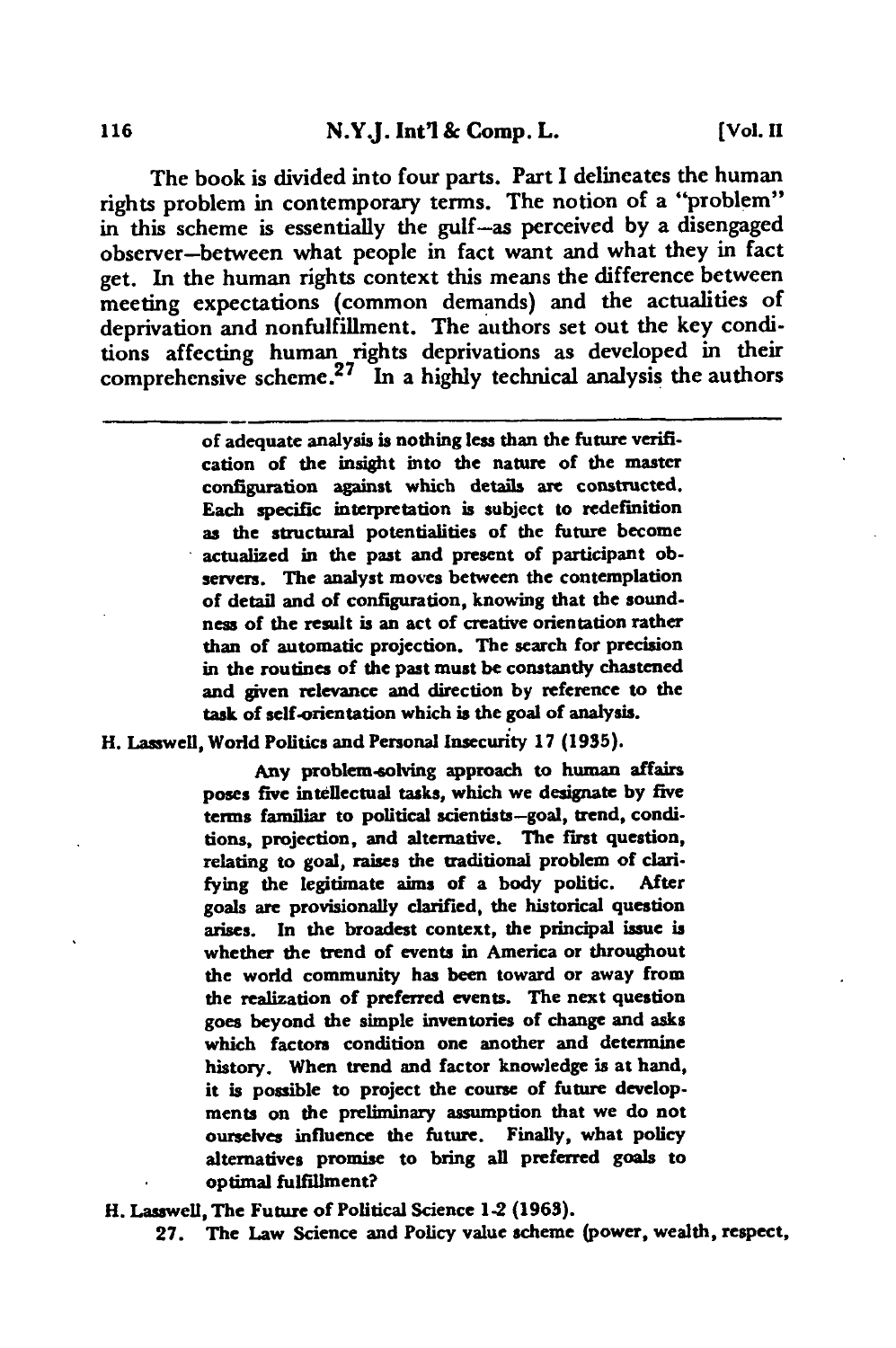show the core interdependence of values, a fact which is central to the configurative mode of analysis for a viable jurisprudence of human rights. This analysis also suggests the inadequacy of logical syntactical modes of derivation, and decision when one seeks to elucidate seriously the content of human rights and secure its practical application in given situations. After providing a critique of earlier theoretical formulations the authors develop a systematic and comprehensive taxonomy of claims that have human rights significance. The first part of the book concludes with an imaginative identification of agencies of decision specialized to responding to human rights claims. The authors conceptualize this as "the global constitutive process of authoritative decision."

The second part of the book seeks to clarify the basic policies that attend human rights in such a way as to respond to their comprehensive map of human rights claims. Perhaps the most original section of this part of the book is the effort to develop a means **by** which abstract principles may be applied to concrete problems within the framework of the configurative scheme. The authors develop a set of principles of content and procedure designed to guide the application of choice in ways that rationally and consciously promote the common interest. This section of the book may perhaps be the most difficult and trying for the novice. It is also one of its most significant features; it goes a long way toward complementing advances made in decision theory.

Part **III** deals with selected claims to which the preceding framework is applied. These claims encompass those relating to respect which is seen as the core value of a viable human rights program. The outcomes of the failure to honor the respect value reflect well-known deprivations such as slavery, apartheid, sexual, religious and racial discrimination and the like. Respect is defined as "An interrelation among individual human beings in which they reciprocally recognize and honor one another's freedom of choice about participation in the value processes of the world community or any of its component parts." The authors go on to stress that, "Respect includes not only **...** perceptions of worth **by** which the individual is characterized **by** himself and others, but also the translation of these perspectives into the operative facts of social process."<sup>28</sup> The handling of specific respect-related claims such

affection, enlightenment, well-being, rectitude, skill) were developed as essen. tially functional categories. **They** bear a close resemblance to the "'values" **in** the Declaration of Human Rights.

<sup>28.</sup> McDougal, *mpra* note 12 at 451-52.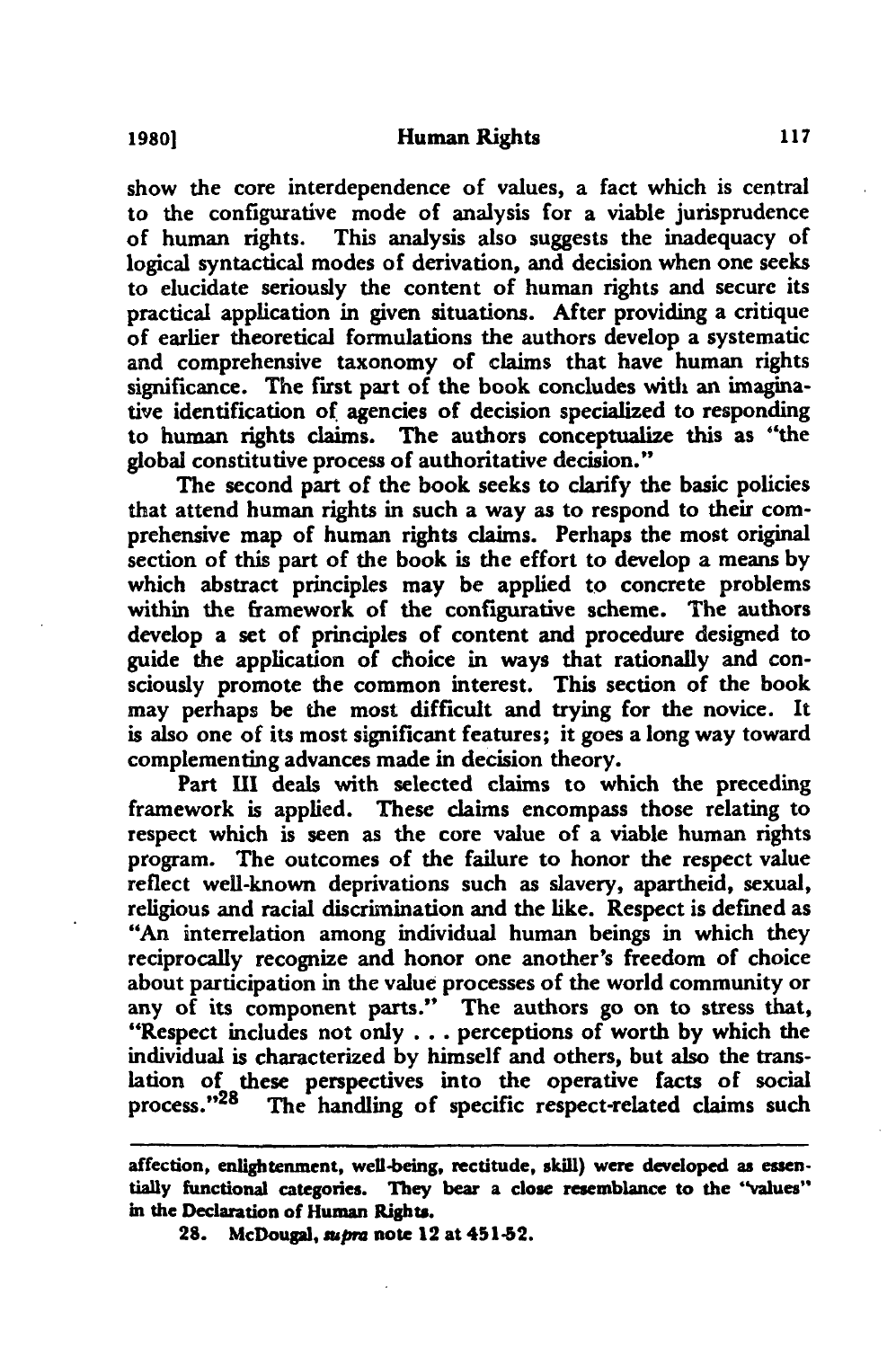as the elimination of slavery, racial discrimination and apartheid are all significant contributions to our understanding of these phenomena from an international perspective and a realistic perception (understanding) of what the potentials of collective action are for their elimination. The sections dealing with apartheid and racial discrimination are particularly good. In a rare lapse the authors define aparthead as a "comprehensive and systematic pattern of racial discrimination. **"29** Yet on page **523** the authors declare that apartheid is "much more than mere racial discrimination." The inconsistence appears to detract from what the authors themselves correctly show to be the basic nature of the apartheid system: "a complex set of practices of domination and subjection, intensely hicrarchized and sustained **by** the whole apparatus of the state, which affects the distribution of all values." $30^\circ$  While the chapters on both racial discrimination and apartheid are excellent from a lawyer's perspective, they appear to fall short on the integration of scientific data to throw light on the deeper significance of the phenomena of race prejudice. **If** these and other chapters relating to the selected claims have a drawback, they seem to minimize the scientific component of the law science and policy paradigm. Notwithstanding this drawback, the book makes a significant contribution to the literature of the social sciences. The isolation of the comprehensive taxonomy of claims-in-fact suggests fruitful lines for theory construction and directions for empirical inquiry. Additionally, the location of key problems in a contextual setting is enormously suggestive of the possible inadequacy of preexisting theory about, **e.g.,** race relations, the nature of "sexuality" and "aging." I would suggest that where preexisting theories are formulated in the absence of contextual and developmental considerations, especially considerations of control and authority, the knowledge thus generated may be very partial and even possibly misleading. This section of the book contains chapters that deal with the problems of sex discrimination, religious discrimination, language discrimination, age discrimination, discrimination against aliens, etc.

The last part of the book provides us with a reevaluation of the entire notion of privacy. The authors develop in substitution for the limited conception of privacy, the notion of the civic order.

**<sup>29.</sup>** *Id.* **at 521.**

*<sup>30.</sup> Id.* **at 523.**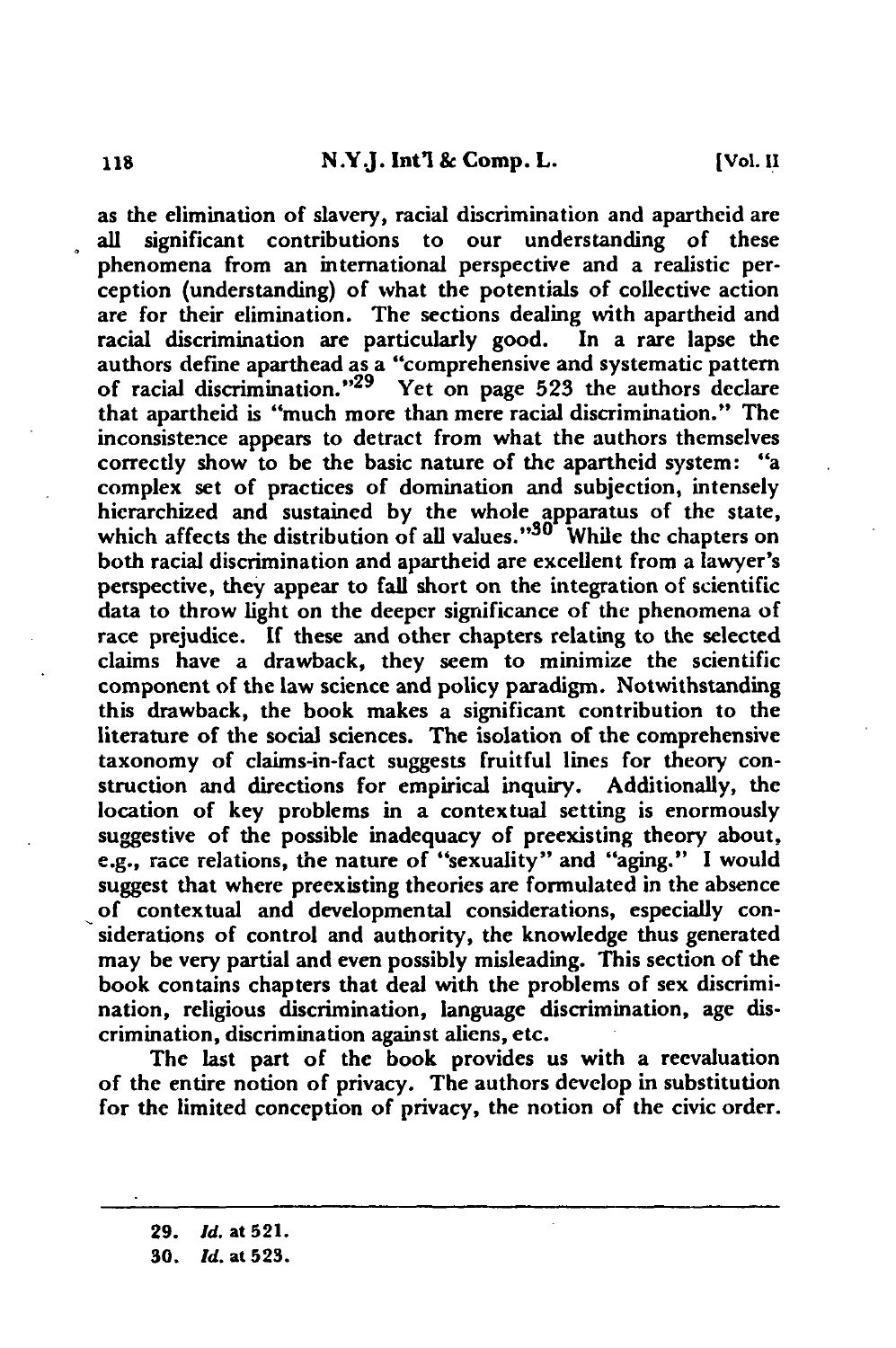The penultimate section<sup>31</sup> of the book gives us a glimpse of the "future prospects" for the realization of a conception of transnational order and justice that seeks to transcend existent paradigms of public order. The authors conceptualize this as the "civic order." The authors see the incipient elements of the civic order in the doctrine of privacy. But the concept of a civic order is much broader and richer than the limited and somewhat confusing doctrine of privacy. The basic idea behind the civic order is the conception of "a freeman's common wealth." **This** conception perceives a social process in which the coercive power of the state is **highly** circumscribed. In this view the **key** choices about the distribution of values are made according to conceptions of private ordering in which the expectations of sanction application are mild and in which coercion is limited.

This then is the broad outline of the book itself. Perhaps its most salient contribution to the literature of international law lies in its effort to relate the human rights program of the world community to a viable jurisprudential framework which accounts for and critiques the contributions of prior approaches and its effort within the framework of an alternative paradigm to illustrate the practical utility of human rights in the making and application of law. In this sense, then, the authors demonstrate that law-making is a dynamic ongoing process and that a wide range of indicia are crucial to what they call the prescribing function, if law is to be defined in terms of perspectives of expectation and change. More important, they underscore the point that human rights perspectives are an indispensible component of international law when defimed in terms of process rather than rules. The book itself is meant to be a part of the prescribing process in action. *Human Rights and World Public Order* is not just a book about the they and method of human rights inquiry (the contemplative aspect of configurative analysis); it also seeks to create and recreate a human rights 'law" for the world community. The book is part of the law-making process itself.

*Human Rights and World Public Order* is a profoundly good book. It is inspired **by** a high sense of civic responsibility and an insistent demand that intellectual rigor should be joined with an

**<sup>31.</sup>** The last chapter in the book is labeled Appendix and is based on the authors' pioneering piece: McDougal, Lasswell **&** Chen, *Nationality and Human Rights: The Protection of the Individual in External Arenas,* **<sup>83</sup>** Yale **LJ. 900** (1974).